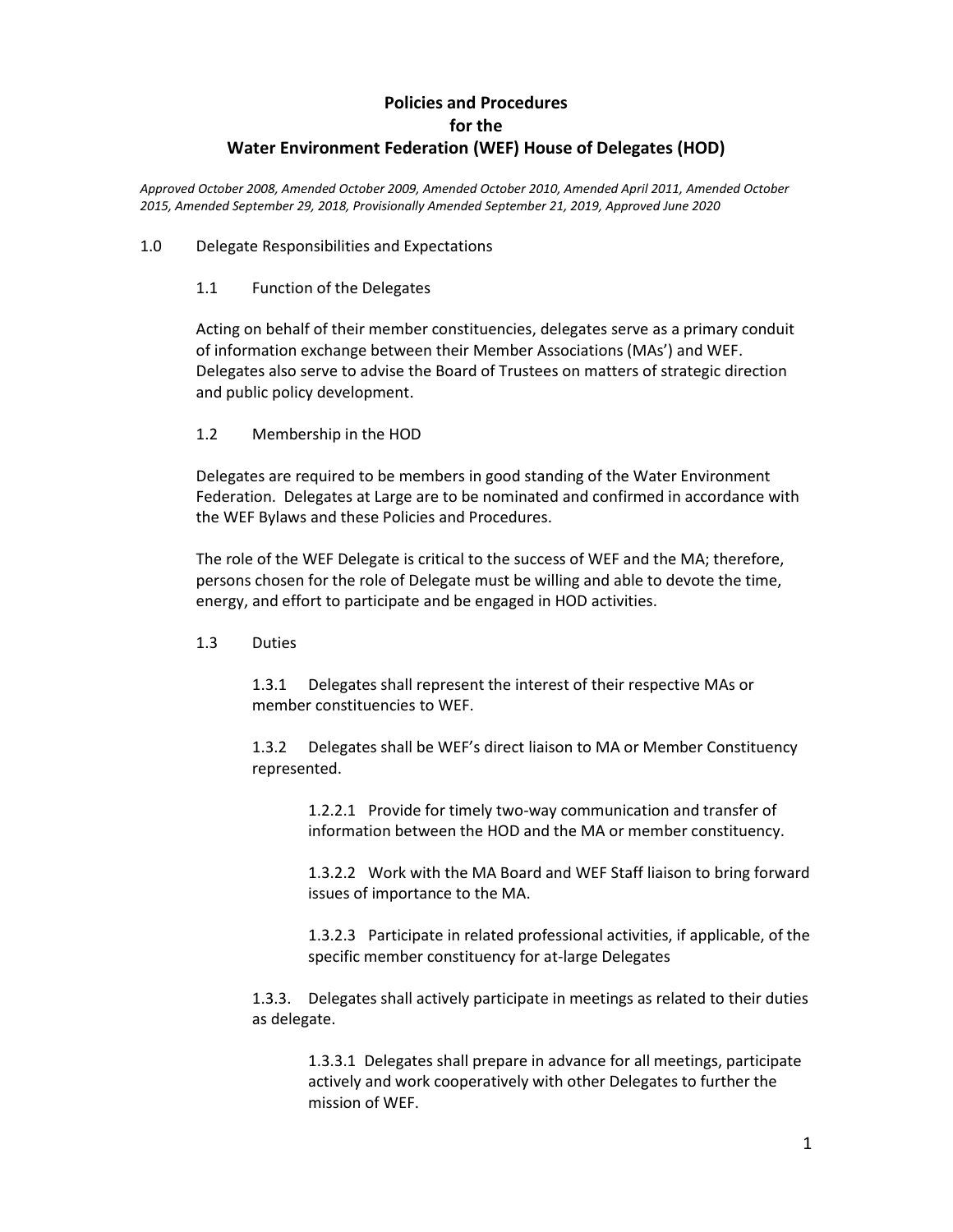1.3.3.2 Attend WEFTEC annually and participate in all House meetings and House Orientation.

1.3.3.3 Participate in one WEFMAX meeting annually at a location and date convenient for the Delegate subject to the needs of the MA or member constituency.

1.3.3.4 Participate in MA Annual Conferences and Board meetings for WEF MA Delegates. Assist in coordinating the WEF representative's participation in the MA Annual Conference.

1.3.4 Delegates shall participate in one or more HOD Workgroups and/or committees. Choices should be based on the qualifications or interests of the Delegate and/or the specific needs of the WEF MA or member constituency. Participation may include meeting(s) at WEFTEC, conference calls, email discussions, surveys, etc.

1.4 MA Representation in the HOD

1.4.1 Delegates shall be appointed or elected to the House by each MA in accordance with the HOD Policy and Procedures and the MA Bylaws. There shall be a minimum of one Delegate from each Member Association.

1.4.2 One additional Delegate shall be appointed or elected by each MA which has a total of 500 or more WEF members in good standing, determined as of September  $1<sup>st</sup>$  of each year. A third Delegate shall be appointed or elected by each MA which has a total of 2,000 or more WEF members in good standing, determined as of September  $1<sup>st</sup>$  of each year.

1.4.3 MA's shall retain Delegates as described in this Section provided the MA Constitution and/or Bylaws are in harmony with the WEF Bylaws. Any MA's whose Constitution and/or Bylaws are not in harmony with the WEF Bylaws may be subject to losing its rights of House representation.

1.5 Delegates at Large

1.5.1 Four Delegates-at-Large shall be recommended by the HOD Nominating Committee and confirmed by the House each year.

1.5.2 Delegates-at-Large will be recommended and confirmed with staggered terms, to ensure that twelve Delegates-at-Large are included in the House.

1.5.3 A delegate at large may be allowed to succeed themselves to a subsequent three-year term if so recommended and confirmed.

1.6 Terms of Office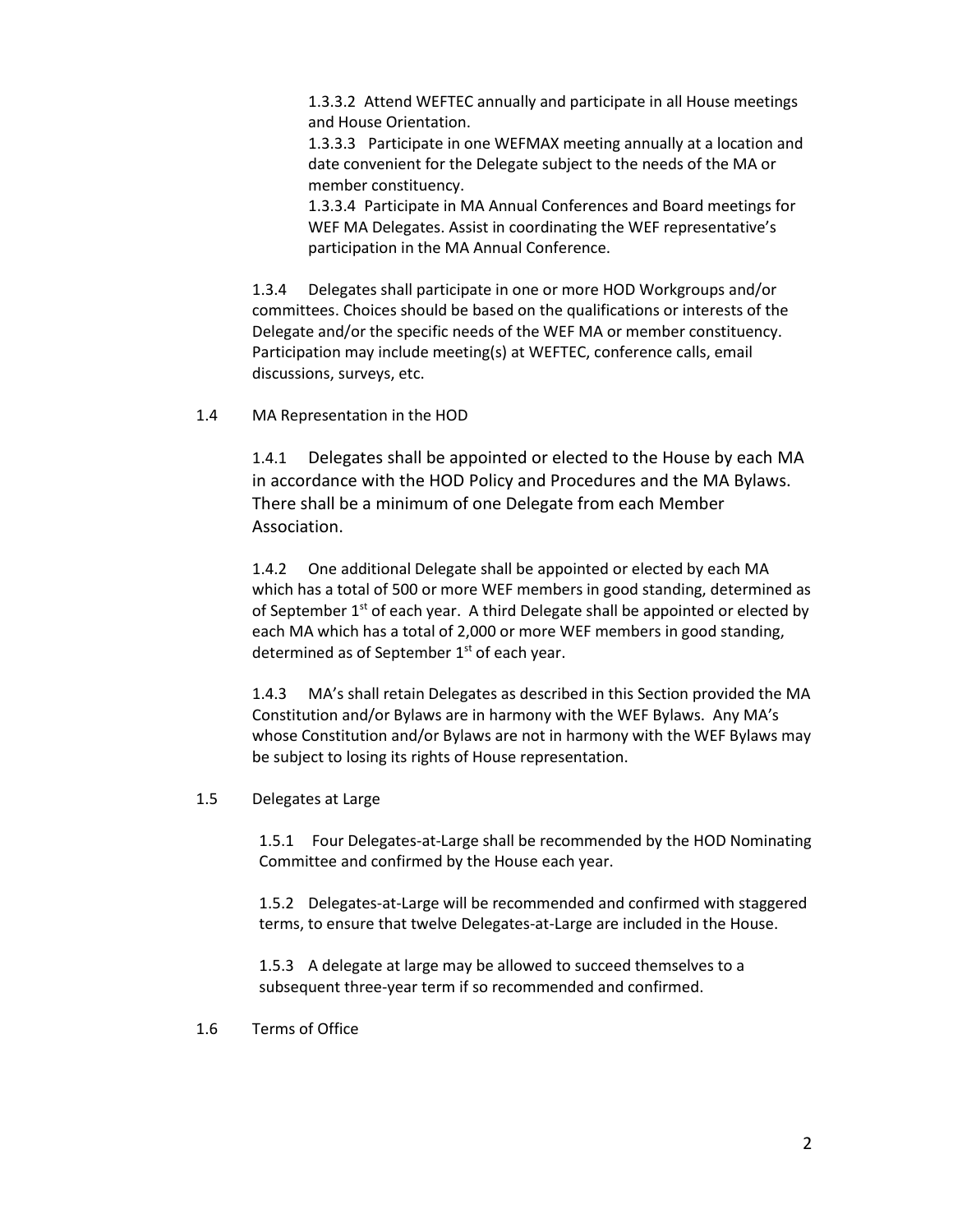1.6.1 The terms of office of Delegates shall be for three years, which shall start at the subsequent annual meeting of the House following their election or appointment and continue until their successors qualify.

1.6.2 A Delegate representing a MA may be allowed to succeed themselves to subsequent three-year terms, if so elected or appointed by the MA.

1.6.3 An incoming Delegate shall qualify for office upon notification of appointment or election by the Secretary of the MA to the WEF Executive Director.

# **2.0 Background**

2.1 Introduction

This document provides the framework of the policies and procedures for the Water Environment Federation House of Delegates relative to leadership roles and responsibilities, meetings, committee and work group structure, communication, and delegate responsibilities.

2.2 Water Environment Federation

WEF is organized and operated as a not-for-profit organization under the U. S. Internal Revenue Service Code, 501(c)(3).

2.3 Board of Trustees

The Board of Trustees is the governing body of the Federation and holds legal authority and fiduciary responsibilities on behalf of the Federation and its membership. The Board is responsible for the supervision, control, and direction of the Federation under such rules as the Board may determine, subject to the specific conditions of the Bylaws.

2.4 House of Delegates

The HOD is the deliberative and representational body of the Federation. It advises the Board on matters of strategic direction and public policy development and has authority to elect and remove Trustees only to the extent provided for in the Bylaws.

- 2.5 Duties of the House of Delegates
	- 2.5.1 Shall advise the Board on strategic direction and on policies and initiatives of the Federation through the Speaker of the House and Steering Committee.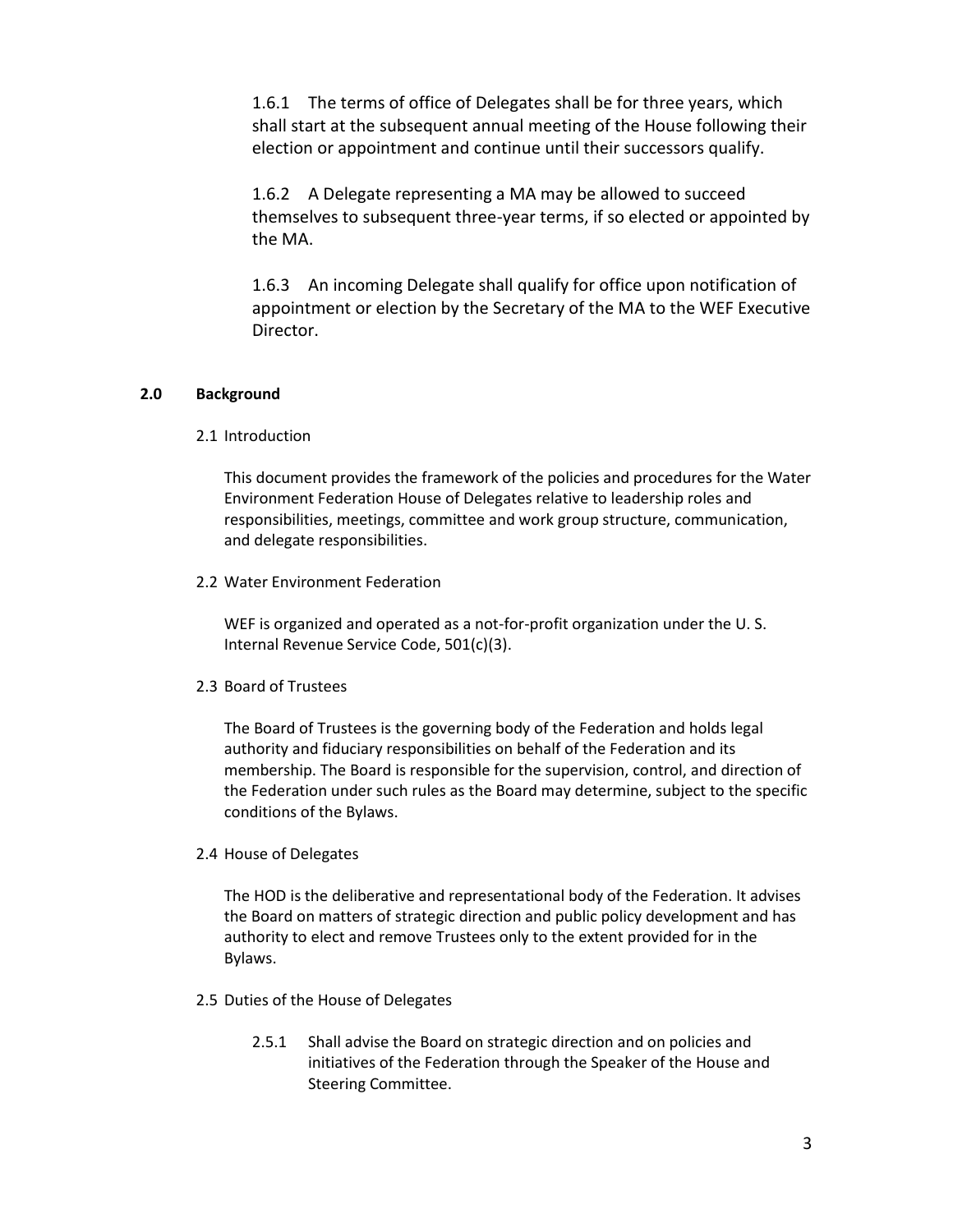- 2.5.2 Shall review the budget development process with the WEF Treasurer and finance staff to confirm consistency of the annual budget with WEF's Strategic Plan and other initiatives.
- 2.5.3 Shall confirm nominations from the WEF Nominating Committee of members to serve as Trustees on the Board.
- 2.5.5 May remove Trustees in the manner provided by WEF Bylaws.
- 2.6 Acronyms

The following is a list of acronyms used in this document:

| <b>BOT</b>    | <b>Board of Trustees</b>            |
|---------------|-------------------------------------|
| <b>CLC</b>    | Committee Leadership Council        |
| <b>HOD</b>    | <b>House of Delegates</b>           |
| MA            | <b>Member Association</b>           |
| <b>WEF</b>    | <b>Water Environment Federation</b> |
| <b>WEFMAX</b> | WEF MA eXchange                     |

#### **3.0 House of Delegates Leadership**

- 3.1 Speaker of the House
	- 3.1.1 Qualifications

The Speaker of the House shall be a person having the rights and privileges of an Individual Member, has served at least 2 years as a Delegate, and has signified willingness to serve.

## 3.1.2 Nomination and Election

The Speaker of the House shall have been recommended by the HOD Nominating Committee, presented by the President to the HOD for confirmation by a majority vote of the HOD. Under normal circumstances, the Speaker of the House will have been selected, presented and confirmed as Speaker-Elect after at least 2 years serving as a delegate before advancing to the Speaker position.

# 3.1.3 Term

The Speaker of the House shall serve a term of approximately one (1) year, which term shall start at the organizational meeting of the HOD following his/her election and continue until his/her successor qualify.

3.1.4 Responsibilities

The Speaker of the House shall have general supervision of the affairs of the HOD.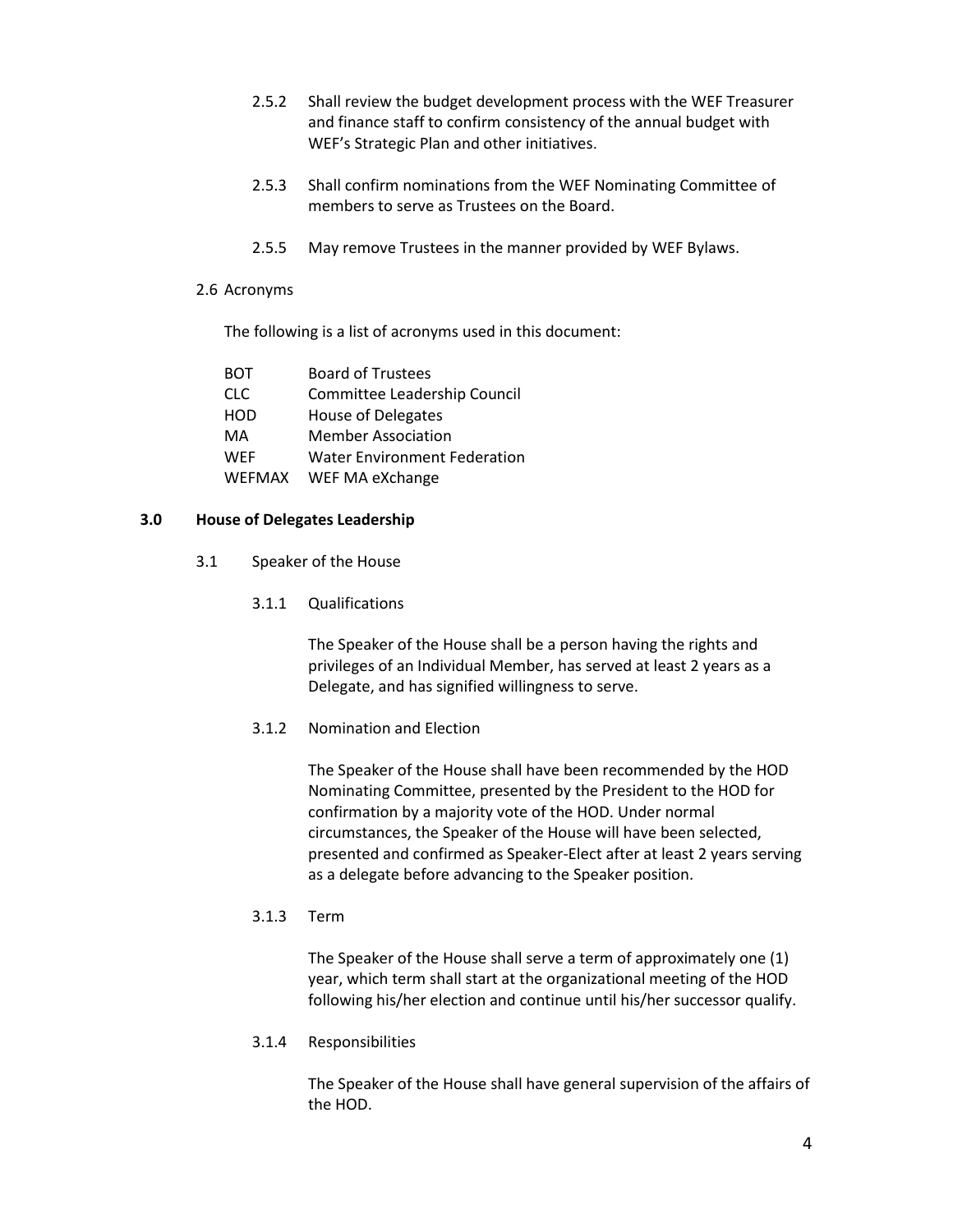The duties and responsibilities of the Speaker of the House shall include, but may not be limited to, serving as a member of the HOD Steering and WEFMAX Committees, organizing HOD standing committees (Nominating, Steering, WEFMAX, Outreach and Budget), establishing work groups as needed, creating agenda for all HOD meetings, serving as liaison to the BOT, attending the WEF Mid-Year Meeting, attending BOT meetings as required, and attending at least two (2) WEFMAX meetings.

# 3.2 Speaker-Elect

# 3.2.1 Qualifications

The Speaker-Elect of the House shall be a person having the rights and privileges of an Individual Member, shall be entering or completing at least two years serving as a Delegate and shall have signified willingness to serve.

# 3.2.2 Nomination and Election

Each year between May 1 and June 30, nominations for the Speaker-Elect will be received by the HOD Nominating Committee. The Speaker-Elect of the House shall have been selected by the HOD Nominating Committee, presented to the HOD and confirmed by a majority vote of the HOD.

# 3.2.3 Term

The Speaker-Elect of the House shall serve a term of approximately one (1) year, which term shall start at the organizational meeting of the HOD following his/her election and continue until his/her successor qualify.

# 3.2.4 Responsibilities

The Speaker-Elect of the House shall assist the Speaker of the House in the performance of prescribed duties. These shall include, at a minimum, serving as a member of the HOD Steering Committee, HOD Nominating Committee, HOD Budget Committee, attending at least two (2) WEFMAX meetings, the WEF Mid-Year Meeting and one (1) BOT meeting, and attending meetings when the Speaker is not able to attend. In the absence of the Speaker, the Speaker-Elect shall act. In addition, the Speaker-elect shall serve as the House liaison to the Committee Leadership Council.

- 3.3 Past Speaker of the House
	- 3.3.1 Qualifications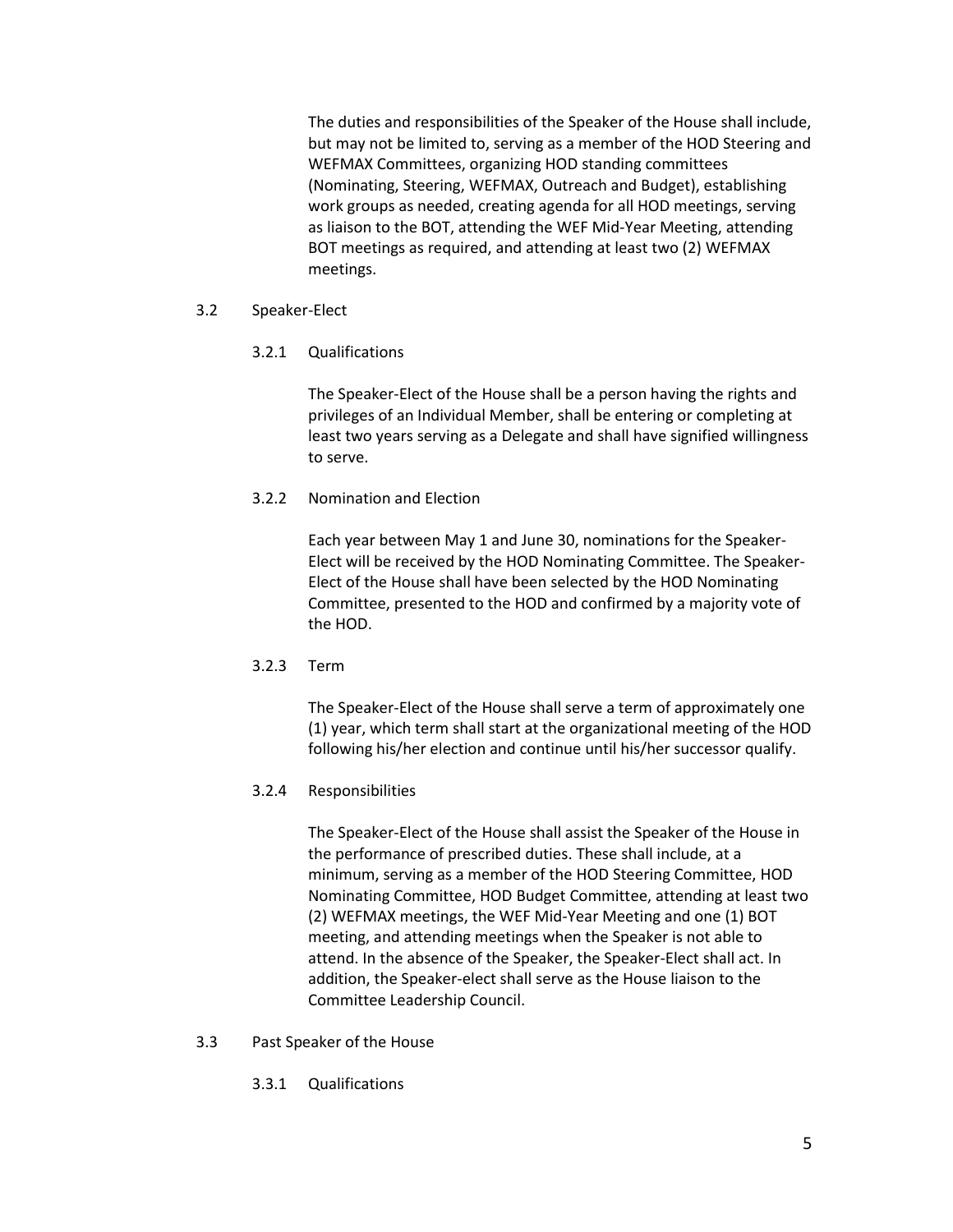This person is the immediate Past Speaker of the House of Delegates, and the purpose is to provide continuity for the organization.

3.3.2 Nomination and Election

This section is not applicable.

3.2.3 Term

The term of the Past Speaker shall be approximately one (1) year, which term shall start at the organizational meeting of the HOD following his/her election and continue until his/her successor qualify.

3.2.4 Responsibilities

The Past Speaker-of the House shall work in an advisory position to the Speaker of the House in the performance of prescribed duties. In addition, the past-speaker shall attend Steering Committee meetings, and will fill in for the Speaker and Speaker-Elect as-needed at House of Delegates meetings, WEFMAX and other events.

#### **4.0 HOD Meetings and Working Sessions**

4.1 Overview

Meetings are held throughout the year to offer the HOD members the opportunity to interact with other House members and bring forth information, issues and ideas to the HOD from the MAs and constituents. The HOD shall hold, as a minimum, the number of meetings in accordance with the WEF Bylaws. Meeting shall be conducted in accordance with the WEF Bylaws and have a presiding officer, a representative from WEF staff to take notes, and parliamentarian present. The information, issues and ideas can then be brought to the Board of Trustees with the consensus of the HOD.

- 4.2 WEFTEC (suggested agenda, changes to be made as necessary based on HOD activities and BOT input)
	- 4.2.1 Working Session
		- 4.2.1.1 Attendance
		- 4.2.1.2 WEF HOD Breakout Working Sessions
	- 4.2.2 Business Meeting
		- 4.2.2.1 Attendance
		- 4.2.2.2 Call to Order
		- 4.2.2.3 Recap of HOD Year's Activities (Speaker of the House)
		- 4.2.2.4 Election and Confirmation of Nominees
			- 4.2.2.4.1 The Chairman of the WEF Nominating Committee will present the nominee for Vice President of the WEF to be elected.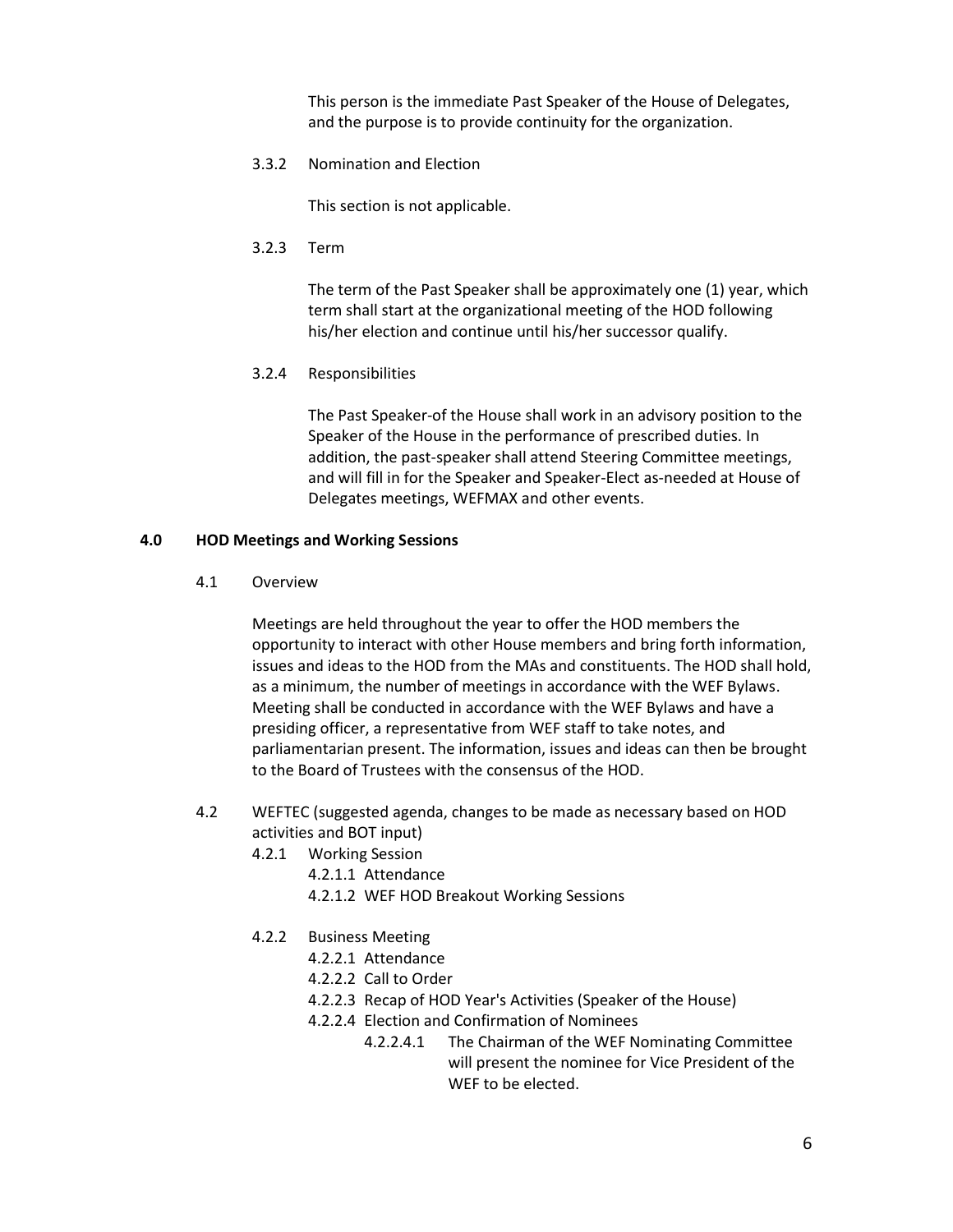- 4.2.2.4.2 The WEF President will present the names for WEF BOT. Each BOT nominee will be confirmed separately.
- 4.2.2.5 Confirmation of the Speaker
- 4.2.2.6 Election of Speaker-Elect
- 4.2.2.7 State of WEF (WEF President)
- 4.2.2.8 Reports
- 4.2.2.9 Action Items
- 4.2.2.10 New Business
- 4.2.3 Organizational Meeting
	- 4.2.3.1 Attendance
	- 4.2.3.2 Call to Order
	- 4.2.3.3 Reports
	- 4.2.3.4 Vision for the Coming Year (WEF President)
	- 4.2.3.5 New Business
	- 4.2.3.6 Recommendations to WEF Board of Trustees
- 4.3 WEFMAX Working Session

In addition to the Business and Organizational Meetings held each year, the HOD will gather at WEFMAX meetings to receive updates concerning workgroup activities and other WEF matters and interact with other Delegates and WEF Staff and entertain in discussion with those in attendance to get important feedback from Member Association Leaders. Work groups will use this time to obtain additional input as needed for their work.

4.4 HOD Orientation

The HOD Orientation is intended to be informational for the purpose of briefing the HOD on the activities of WEF, past WEFMAX meetings, and preparation for the upcoming WEFTEC meeting. It is not intended that any official action be taken during the orientation. As necessary, the Orientation should accommodate delegates in different time zones.

- 4.4.1 Orientation Items may include:
	- 4.4.1.1 Board of Trustees Update
	- 4.4.1.2 WEFMAX Meetings Summary
	- 4.4.1.3 Preparation for WEFTEC
	- 4.4.1.4 Discussion of Potential Workgroups
	- 4.4.1.5 Nominations for WEF Vice President, BOT Nominees, Speaker-Elect and Committee Members
	- 4.4.1.6 Find and Sharing of Information
- 4.5 Special Meetings
	- 4.5.1 A meeting in addition to those described herein may be called to conduct a specific item(s) of House of Delegate business with a specific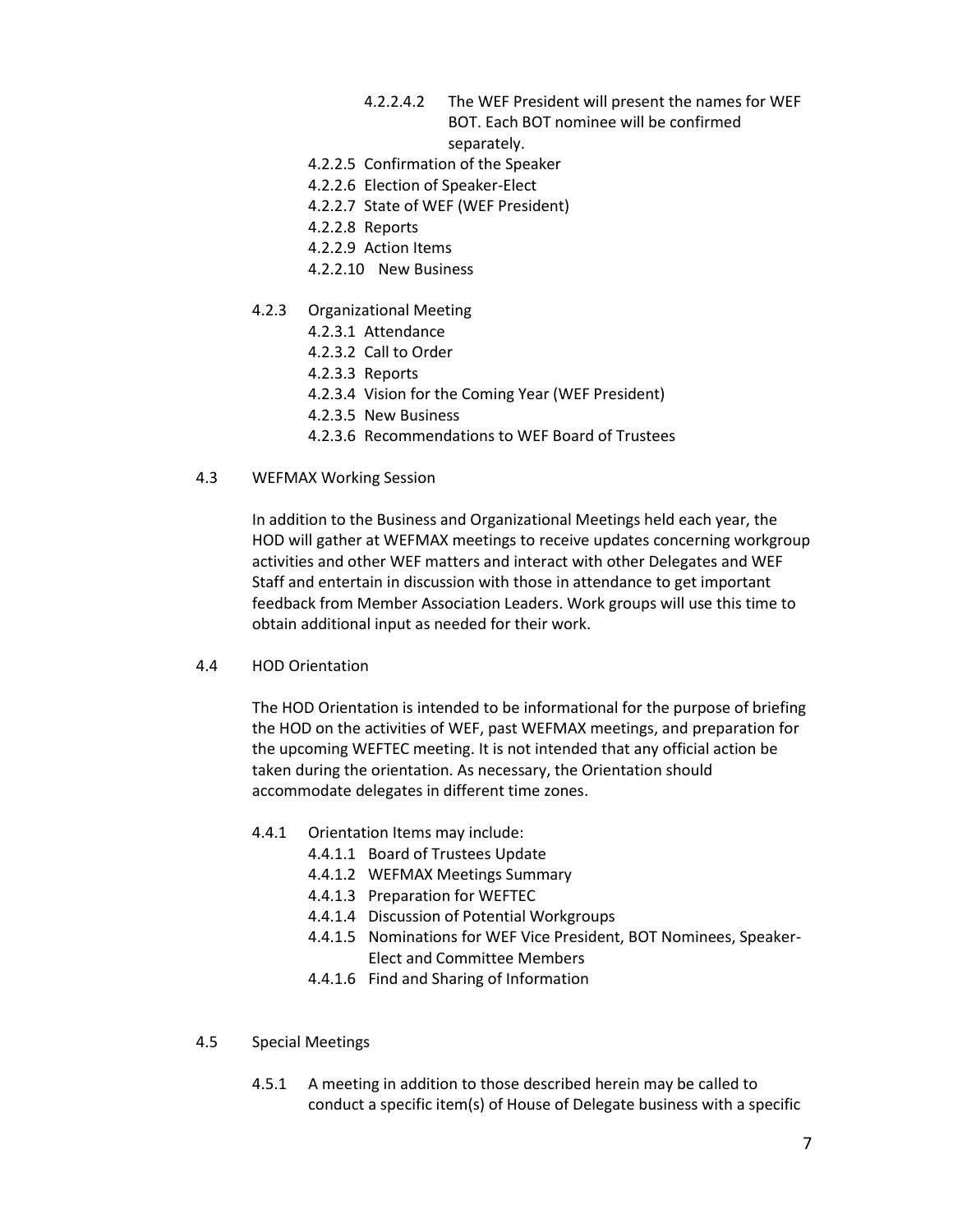agenda. Specific items that are discussed in special meetings may be subsequently voted on via e-mail or other electronic methods.

- 4.5.2 A special meeting may be called by the HOD Speaker, HOD Speakerelect, or by the combined effort of 12 Delegates from 7 different MAs.
- 4.5.3 A special meeting must be conducted in accordance with Section 3.1 of the HOD Policies and Procedures.
- 4.5.4 A special meeting requires full notice of the HOD not less than 20 calendar days prior to the date proposed. The specific agenda, including all supporting background documentation, shall be included with the special meeting notice.
- 4.5.5 All special meetings may consist of two (2) calls to accommodate time zones and various work schedules and may also include an on-site meeting location with teleconference capabilities.
- 4.6 HOD Meeting Guests
	- 4.6.1 A guest attending a HOD meeting or assembly shall be someone who is not a member of the HOD as defined by the WEF Bylaws. A guest may attend a HOD meeting or assembly to observe or address the HOD in accordance with this section.
	- 4.6.2 Guests are welcome to attend and may be called on from time to time by the Speaker, if requested by the guest, to offer input on an agenda item or a current topic on the floor during discussion.
	- 4.6.3 If a guest would like to present a topic, that topic must be delivered in writing to the HOD Speaker at least 60 days prior to the meeting.
		- 4.6.3.1 HOD Speaker shall respond to the request within 2 weeks of the notice.
		- 4.6.3.2 The guest topic will be included in HOD meeting agenda.

#### **5.0 HOD Committee and Work Group Structure**

5.1 Selection

Each year between May 1 and June 30, nominations may be submitted to the Nominating Committee for all Standing Committees. All nominees shall be persons having the rights and privileges of a Delegate of the HOD at the time of consideration and shall have signified willingness to serve.

5.2 Term

The members of each Standing Committee shall serve a term of approximately one (1) year, which term shall start at the organizational meeting of the HOD following their selection and continue until their successor qualify.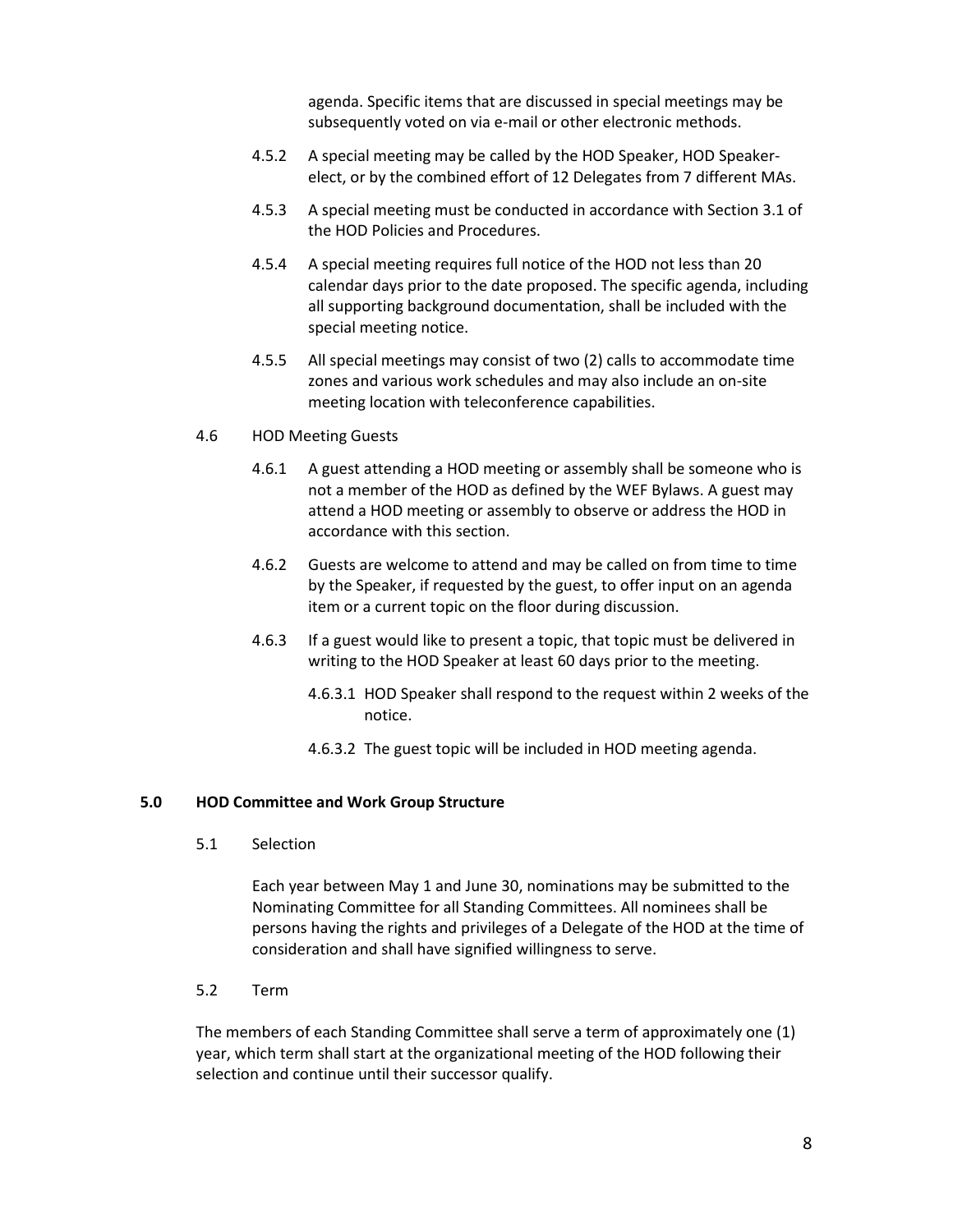## 5.3 HOD Nominating Committee

# 5.3.1 Members

The Nominating Committee shall consist of a total of seven (7) individuals chosen from the HOD. The voting committee members shall include the current Speaker Elect of the House and six (6) Delegates chosen from the HOD based on qualifications and interests in such a manner as to maintain diverse representation of the HOD based on geography and size of MAs being represented. The current Speaker of the HOD shall serve as an advisor to the nominating committee. Its chairman shall be elected from the Nominating Committee members.

## 5.3.2 Duties

Nominations for Speaker-Elect for the following year shall be received and considered by the HOD Nominating Committee. Nominations shall also be received for Speaker of the House if advancement to this office is not automatic, or if the Speaker of the House or if the Speaker-Elect is unable to complete the appointed term. The Committee, through its Chair, shall report to the Speaker of the House, WEF Executive Director and WEF President-Elect on or before August 1st its recommendation for the position of Speaker.

The HOD Nominating Committee shall also receive nominations for the following year for the following HOD Committees:

- Delegates at Large (4 positions, 3-year terms)
- HOD Nominating Committee (6 delegates)
- HOD Steering Committee (5 delegates)
- HOD Budget Committee (6 delegates)
- HOD WEFMAX Committee (5 delegates)
- HOD Outreach Committee (5 delegates)

The HOD Nominating Committee, at the Speaker's direction, shall also assist with the appointments of the following positions to WEF Committees:

- BOT Audit Committee (2 representatives, staggered 2-year terms)
- BOT Nominating Subcommittee (2 representatives, staggered 2 year terms)
- BOT WEFTEC Advisory Committee (up to six representatives, staggered 3-year terms)
- BOT Bylaws Subcommittee (2 representatives, staggered 2-year terms)
- Any other standing committees or elected officers established by the BOT or HOD.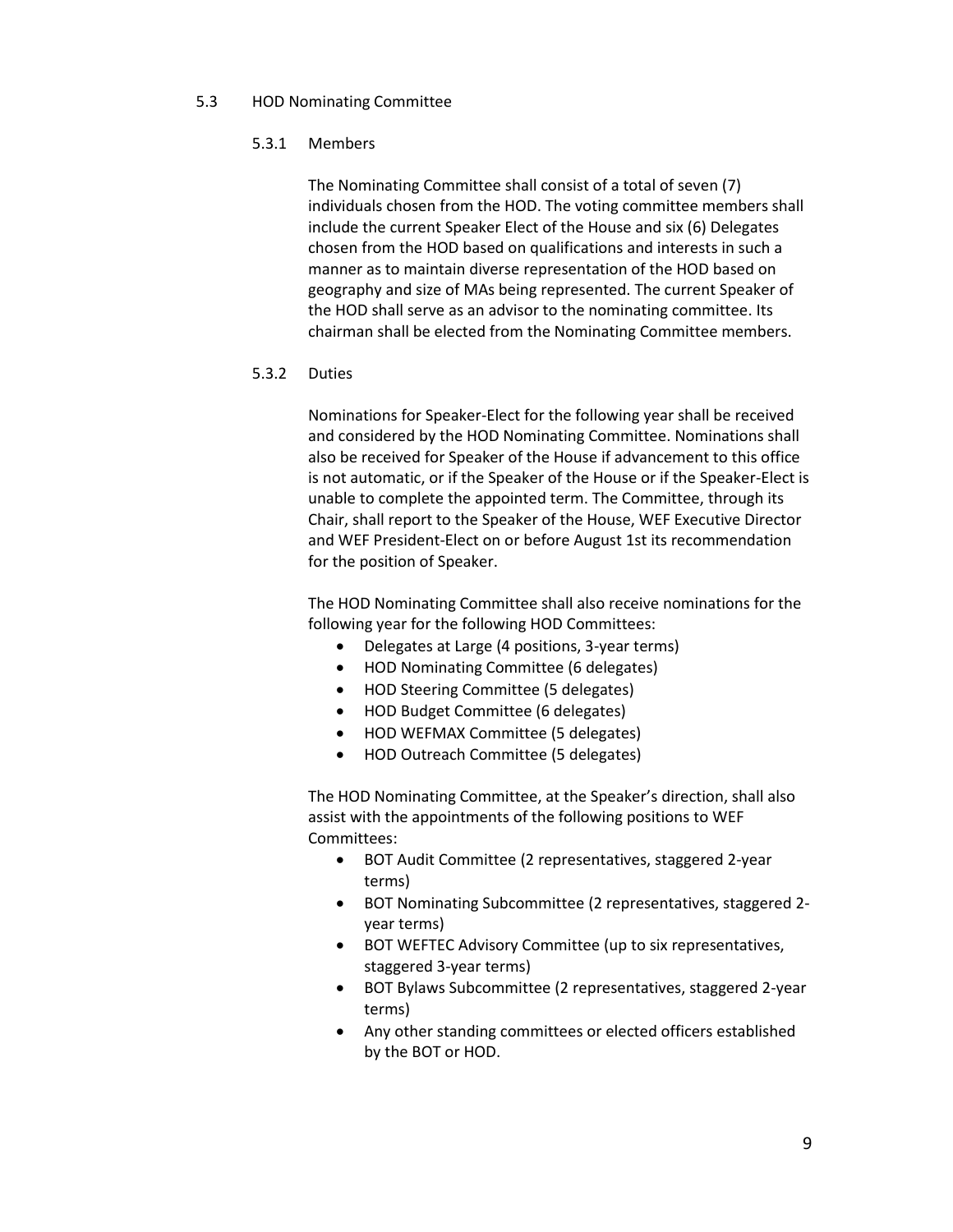To allow for committee continuity and staggers terms, HOD appointments to WEF Committees may include current and/or past members of the HOD.

The HOD Nominating Committee shall receive nominations as described herein and convene as necessary to evaluate nominations and prepare its recommendations for each committee position and the Speaker-Elect by August 1st each year. The recommendations will be presented to the HOD prior to WEFTEC in order that all positions may be confirmed at WEFTEC.

## 5.4 Steering Committee

## 5.4.1 Members

The Steering Committee shall consist of a total of seven (7) Delegates from the HOD. The committee members shall include the Speaker of the House (serving as Chairman), Speaker-Elect and five (5) Delegates chosen from the HOD.

# 5.4.2 Duties

The duties of the HOD are to be the deliberative and representational body of the Federation, and to advise the BOT on issues of strategic direction and public policy development. The HOD Steering Committee shall review and prioritize information received from committees and work groups, develop and summarize the information, and provide advice and direction to the Speaker of the House and the HOD.

Steering committee members will be assigned as liaisons to up to two (2) HOD standing committees and/or workgroups. Liaisons shall attend all committee/workgroup meetings, and report back to the Steering Committee during regular Steering Committee meetings. Liaisons shall be the primary communications pathway between the Speaker and committee/workgroup leaders.

# 5.5 Budget Committee

# 5.5.1 Members

The Budget Committee consists of a total of seven (7) individuals chosen from the HOD. The committee members shall include the Speaker-Elect and six (6) Delegates chosen from the HOD, based on qualifications and interests in such a manner as to maintain diverse representation of the HOD based on geography and size of MAs being represented. Its Chairman shall be elected from the Budget Committee. The chair of the budget committee is recommended to have served on the budget committee previously.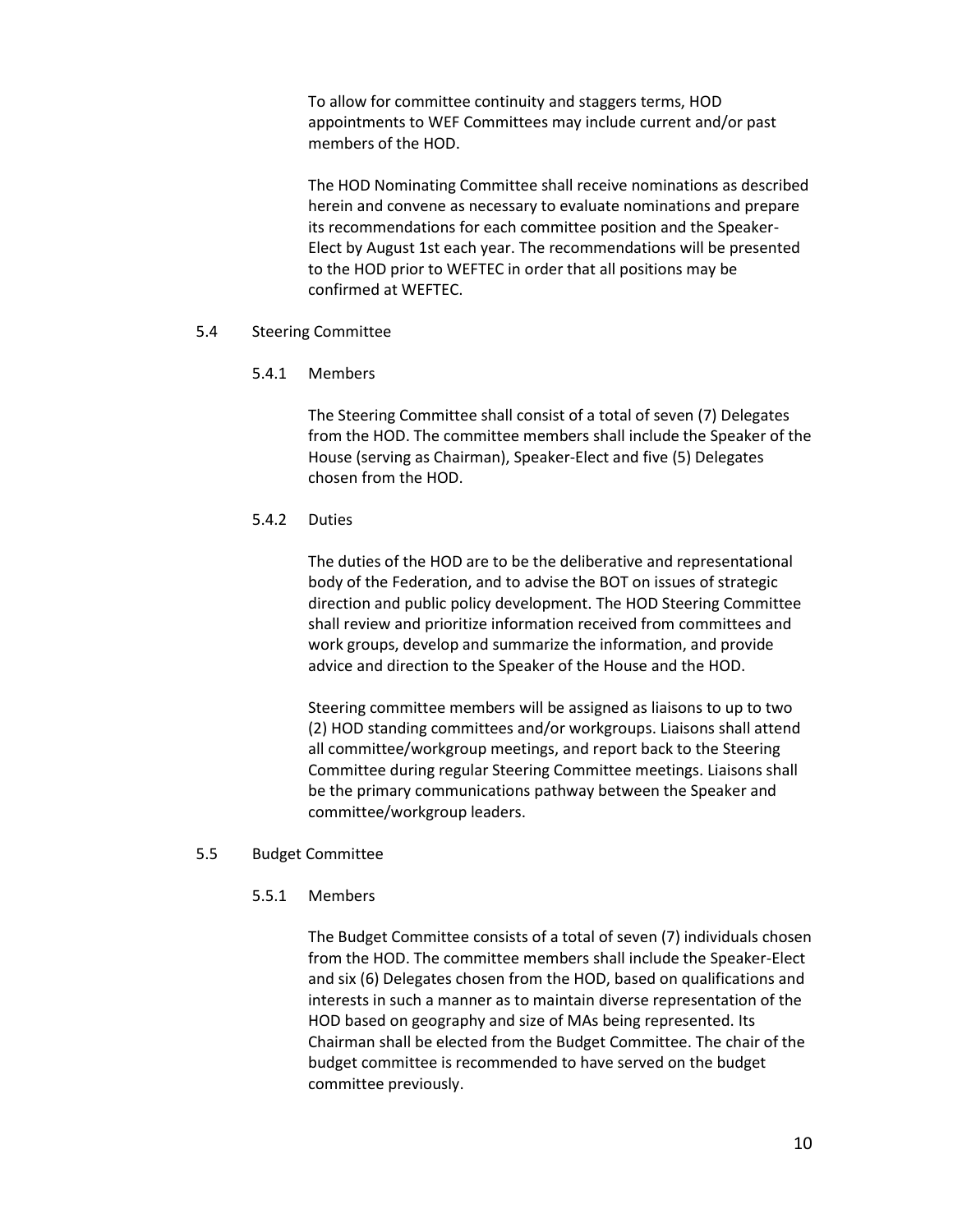## 5.5.2 Duties

The Budget Committee shall review the budget development process with the WEF Treasurer and finance staff to confirm consistency of the annual budget with WEF's Strategic Plan and other initiatives; and provide advice and direction to the Speaker of the House and the HOD.

## 5.6 WEFMAX Committee

5.6.1 Members

The WEFMAX Committee shall consist of a total of seven (7) individuals chosen from the HOD. The committee members shall include the current Speaker and Speaker-Elect of the House and five (5) Delegates chosen from the HOD based on qualifications and interests in such a manner as to maintain diverse representation of the HOD based on geography and size of MAs being represented. Its chairman shall be elected from the WEFMAX Committee members.

## 5.6.2 Duties

The WEFMAX Committee shall plan at least three years beyond the current year to identify MAs to host WEFMAX meetings in distributed geographic locations each year. The WEFMAX Committee shall consider schedules, format, and content of WEFMAX meetings. The Committee shall update and maintain host meeting guidelines, and the Host Agreement based on WEFMAX meeting needs and locations.

# 5.7 Outreach Committee

# 5.6.1 Members

The Outreach Committee shall consist of a total of seven (7) individuals chosen from the HOD. The committee members shall include the current Speaker and Speaker-Elect of the House and five (5) Delegates chosen from the HOD based on qualifications and interests in such a manner as to maintain diverse representation of the HOD based on geography and size of MAs being represented.

# 5.6.2 Duties

The Outreach Committee shall be responsible for communicating HOD activities, progress, and work products to the HOD at large, and to MA leadership. This will be accomplished by:

- Coordinating regular (e.g. bi-monthly) outreach to WEF MA Leadership to provide resources and training to MA leaders
- Ensuring all work products are properly archived on the WEF website and WEFCOM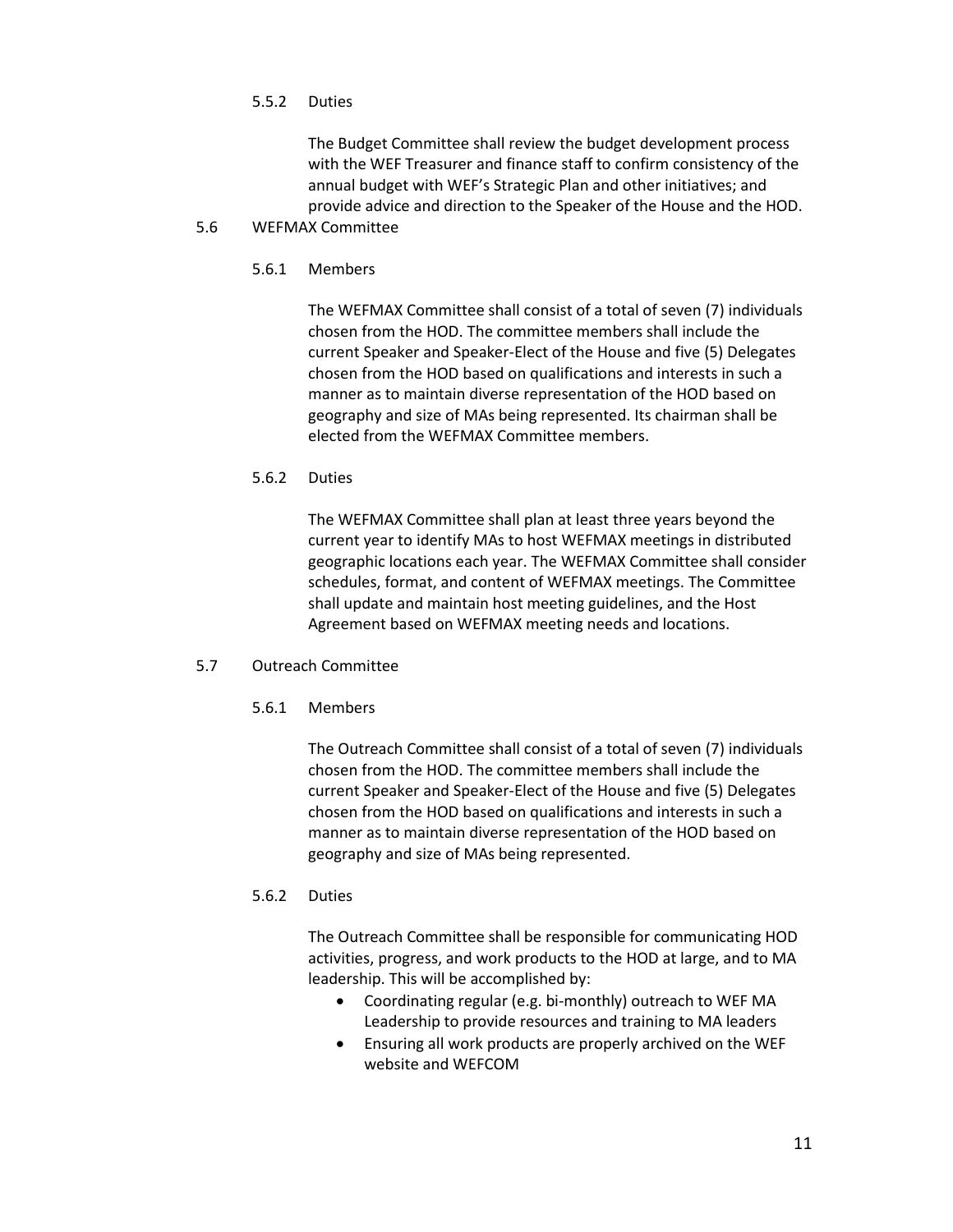The committee will be responsible for coordinating with committee/workgroup leaders to identify topics and assist with scheduling, advertisement and delivery of outreach materials; however, the Outreach committee should rely on the committee/workgroup members to deliver the content.

## 5.8 Work Groups

The HOD will form Work Groups with specific tasks assigned by the Speaker of the House to support the strategic plan and critical objectives of WEF. Work Groups are not intended to be standing committees, but shall be comprised of Delegate volunteers and/or appointed WEF members to assist the HOD with assessing and disseminating information to the Delegates for consideration of a specific matter of interest to the HOD. This may be a matter of strategic planning and coordination with the WEF BOT. The Speaker shall provide general guidance for the work groups. A facilitator and the direction will be established for the work group to perform the duties to which they have been assigned.

# **6.0 Policy Change and Conflict Resolution**

6.1 Rules

The HOD meetings shall be conducted according to the latest edition of "Robert's Rules of Order Revised," subject first to the provisions of the WEF Bylaws. Except as otherwise provided in the WEF Bylaws, the HOD Policies and Procedures Manual, or Robert's Rules, all questions before the HOD committee meeting shall be decided by a majority vote of a quorum of the respective body. No member shall have more than one vote, except as provided in this HOD Polices and Procedures Manual or in the WEF Bylaws.

- 6.2 Amendments
	- 6.2.1 Initiation
		- 6.2.1.1 The HOD members may amend this Policies and Procedures Manual in any manner consistent with this document and the WEF Bylaws at any meeting of the HOD.
		- 6.2.1.2 Amendments shall be proposed to the HOD. Such proposed amendments shall be considered, provided that copies of such proposed amendments have been provided to each member of the HOD, Speaker and Speaker-Elect of the House.

# 6.2.2 Adoption

6.2.2.1 Amendments to this Policies and Procedures Manual may be approved by the HOD at a WEFTEC meeting or in any other manner expressly authorized by the WEF Bylaws and by the HOD Policies and Procedures.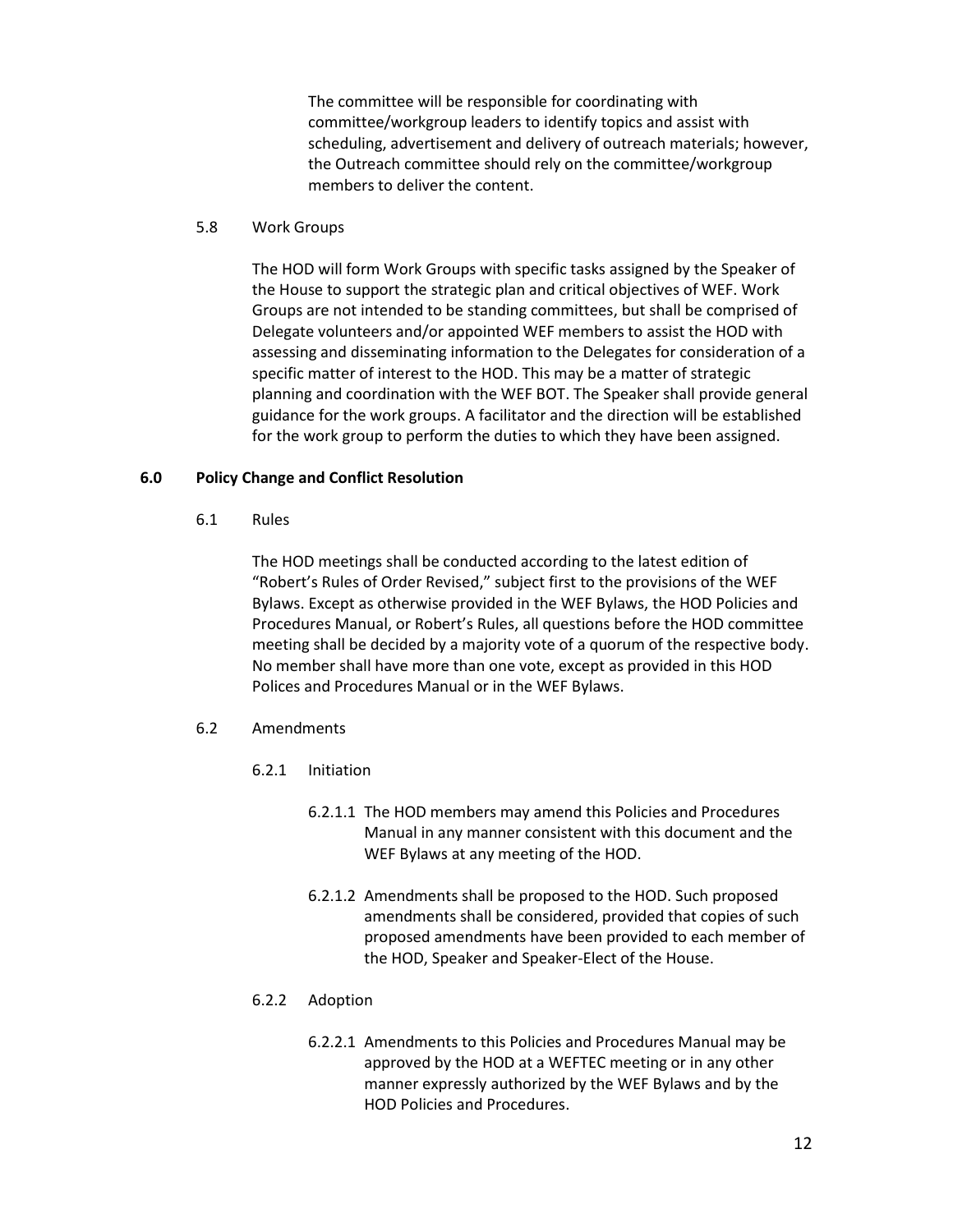- 6.2.2.2 The Speaker of the House shall advise the members of the BOT and Executive Director of the HOD's action in regard to the proposed amendments voted upon.
- 6.2.2.3 Copies of such proposed amendments should be mailed or provided electronically to each HOD Member at least 45 days prior to voting.
- 6.2.2.4 When amendments to the Policy and Procedures Manual have been approved by the HOD they shall take effect immediately, and the revised Policy and Procedures Manual shall be published on the WEF website.

#### 6.3 Nomination and Election of Positions

- 6.3.1 The Executive Director, or his/her designee shall promptly transmit the report of the WEF Nominating Committee to the HOD. The HOD shall confirm the Trustees at its final meeting of the year. Nominations may be made from the floor by the Delegates present. If more than one name is placed in nomination for an office, voting shall be by ballot and the nominee receiving a majority of the votes cast shall be declared elected. Should any nominee for office not receive a majority of the votes cast for that office, the names of the two nominees receiving the greatest number of votes shall be resubmitted immediately to the eligible voters for consideration.
- 6.3.2 The House shall confirm the four Delegates at Large nominations at its final meeting of the year. Nominations may be made from the floor by the Delegates present. If more than one name is placed in nomination for a position, voting shall be by ballot and the nominee receiving a majority of the votes cast shall be declared elected. Should any nominee for a position not receive a majority of the votes cast for that position, the names of the two nominees receiving the greatest number of votes shall be resubmitted immediately to the eligible voters for consideration.
- 6.3.3 The Chair of the HOD Nominating Committee shall transmit a report to the HOD with recommendations for Speaker, Speaker-Elect, Delegates at Large, and standing HOD and BOT committee members for the upcoming year. The HOD shall elect the positions at its final meeting of the year. Nominations may also be made from the floor by the Delegates present. If more than one name is placed in nomination for a position, voting shall be by ballot and the nominee receiving a majority of the votes cast shall be declared elected. Should any nominee for a position not receive a majority of the votes cast for that position, the names of the two nominees receiving the greatest number of votes shall be resubmitted immediately to the eligible voters for consideration. If there are more nominees for a standing committee then allowed for in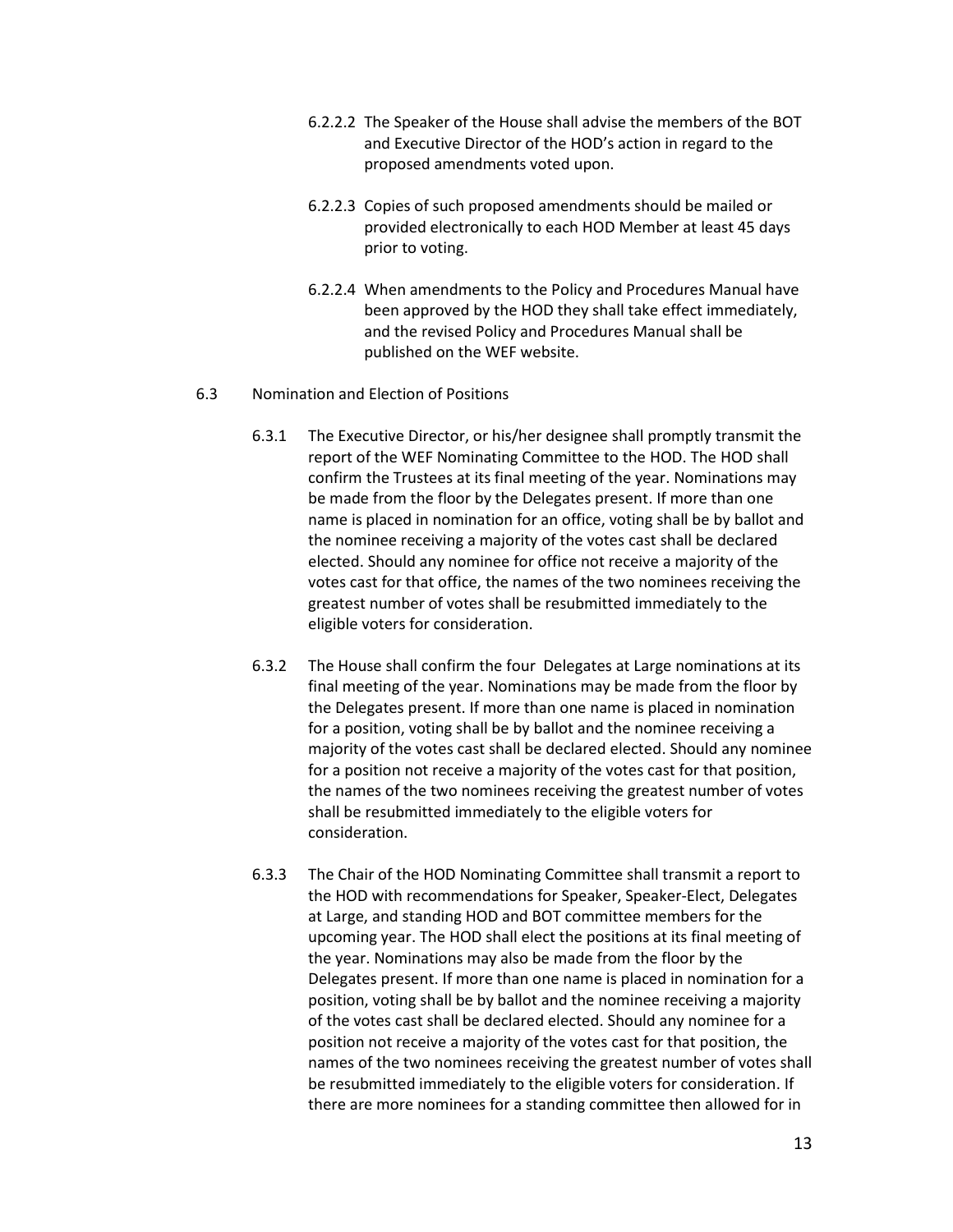by these policies and procedures, a vote will be taken and the top votes for number of members of the committee per these policies will be selected.

# **7.0 Internal/External Communication**

7.1 Purpose and Function

Members of the HOD shall provide and receive timely and effective communications in order to foster an understanding of WEF and to allow for optimal decision making at the WEF and MA level. A sound train of communication is essential in reviewing, augmenting and developing recommendations to WEF's Strategic Plan.

7.2 Roles and Responsibilities

When serving as a member of the HOD, it is each member's responsibility to understand and encourage the use of available communication tools provided in this policy.

7.2.1 Orientation

During the annual HOD orientation, members will be oriented on the resources available to Delegates. Information may include:

7.2.1.1 How to find information

The HOD, with support from staff, will prepare and maintain contact information for staff, HOD members, BOT members, and CLC chairs.

7.2.1.2 How to share information

Available information will be discussed at orientation including that described in 6.2.1.1, a copy of current WEF Bylaws, a copy of the current Strategic Plan, a copy of the HOD policies and procedures, and other resources (e.g., how to use the WEF web site and WEFCOM).

7.2.1.3 When to share information

| 7.2.1.3.1 | Confidential Information                                                                                                       |
|-----------|--------------------------------------------------------------------------------------------------------------------------------|
|           | At times, information may be qualified as<br>confidential. That information should be shared<br>on an "as need to know" basis. |
|           |                                                                                                                                |

7.2.1.3.2 Outreach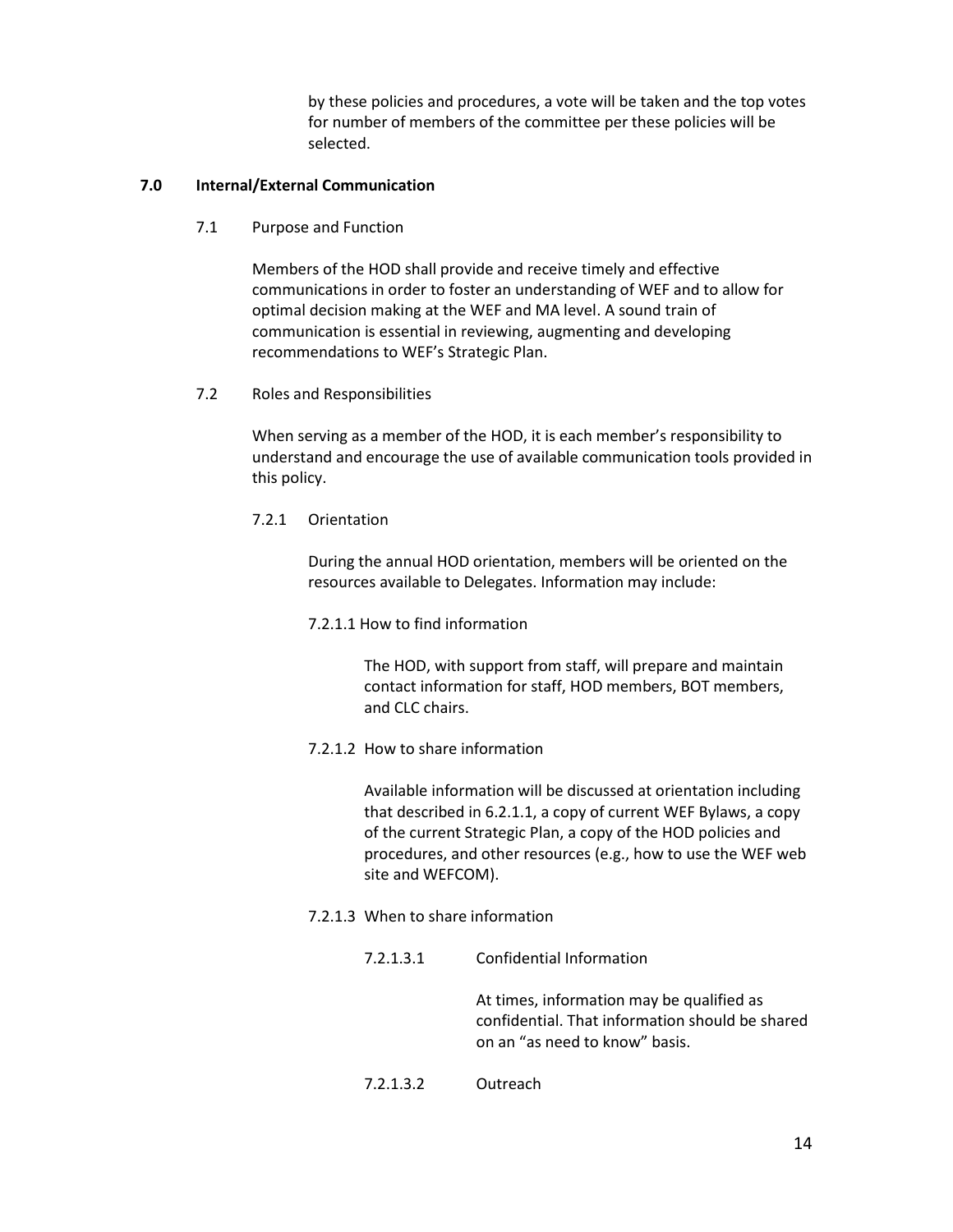Most information will be available to share as an outreach or extension of a group's efforts.

7.2.1.4 Whom to share information with at the MA and WEF level

Delegates are to share information at the WEF and MA level to include Delegate's reports at MA Executive Committee meetings, use of publications, email networking, links to MA web sites and other methods.

#### 7.3 Available Resources

- 7.3.1 Guideline Summary of Communication Paths (Communication Models)
	- 7.3.1.1 HOD to BOT

General liaison with the BOT will be provided through the Speaker and the Speaker-Elect. Special work groups and HOD Committees may also have interface with BOT members as needed. Additional communications may be in the form of *Board Briefs* and BOT updates at WEFTEC HOD meetings.

7.3.1.2 HOD to WEF Staff

A staff liaison will be assigned to attend HOD meetings.

7.3.1.3 HOD to MAs (including members)

As described in 7.2.1.4, mechanisms to share information should be used by Delegates to ensure effective communications.

#### 7.3.2 WEFCOM

WEFCOM is an online community hosted by WEF to serve as a virtual workspace, empowering WEF members to network and collaborate in an online environment. WEFCOM should be used as the primary communications pathway for committees/workgroups and the HOD in general, in lieu of email chains. WEFCOM can also serve as a library for posting meeting agendas, minutes, and work products.

- 7.3.3 The WEFMAX meetings incorporate a HOD meeting. This time can be used to communicate the activities of WEF, as a place to obtain additional input for work groups, a place for delegates to share ideas and concerns.
- 7.3.4 Staff Liaison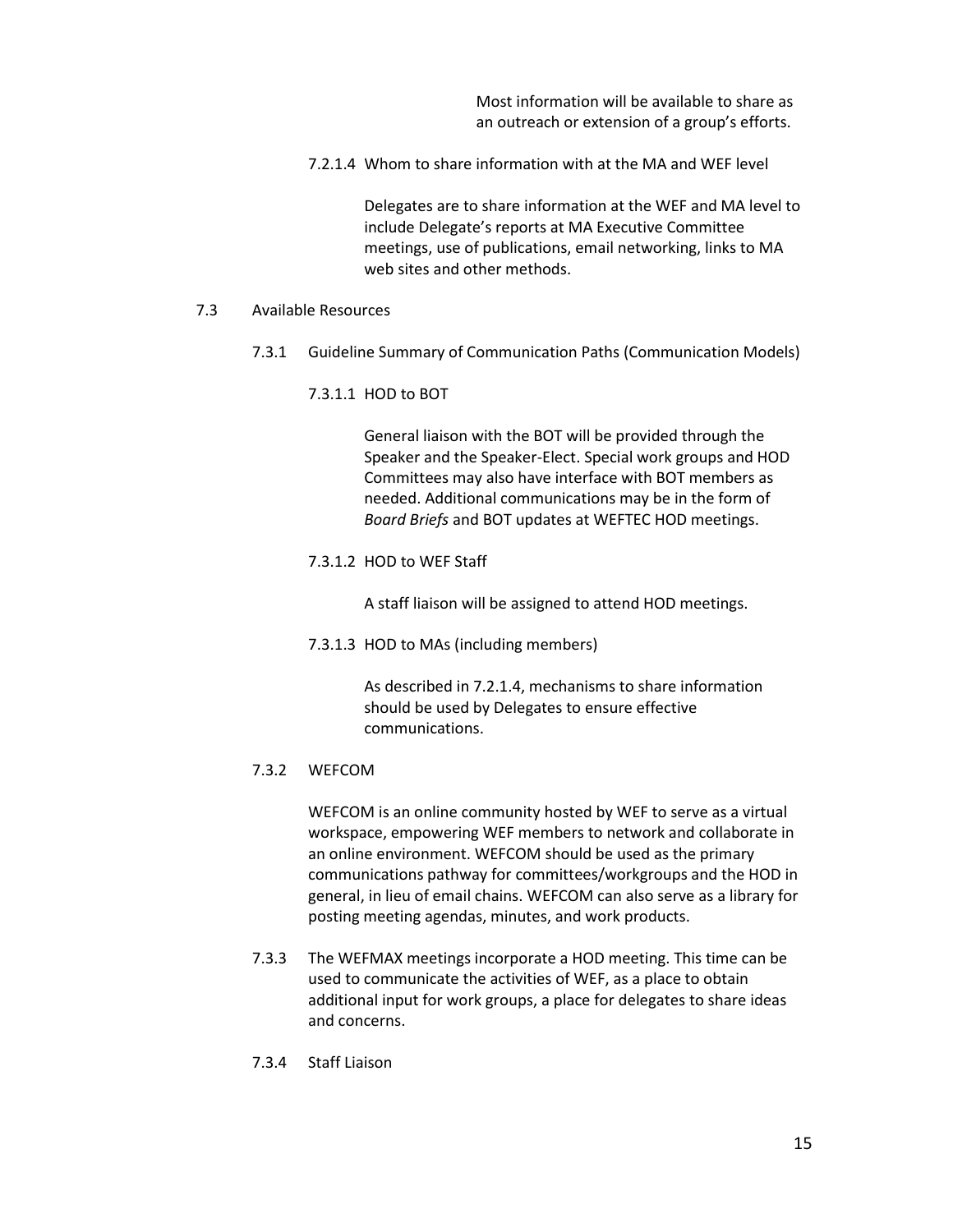A WEF staff liaison will make available the following information for Delegate use. The information will be updated as needed, with a minimum of an annual basis.

- A list of Delegates, their contact information, the HOD Committees and Workgroups on which they participate
- A list of Trustees and their contact information;
- A list of Committee Chairs, Vice-Chairs, and WEF staff committee liaisons are available on www.wef.org;
- A list of key WEF staff, their contact information, and a WEF organizational chart;
- A current copy of WEF's Strategic Direction;
- HOD Website Updates and Link Distribution; and
- WEFCOM updates and training webinars on an as-needed basis.
- 7.3.5 Committee/Work Group Updates

The HOD will produce updates of key HOD Committee and Work Group activities. The updates will be distributed to all Delegates via WEFCOM and be available for BOT and CLC chairs.

7.4 Communication Procedure

The House and its members may bring ideas and recommendations to the board of Trustees for consideration.

- 7.4.1. Ideas and recommendations require Board approval if they require:
	- An increase of financial or staff resources
	- A change in WEF policy
	- A change in the WEF Bylaws

7.4.2. Recommendations to the Board must be submitted by the Speaker of the House to the WEF President and the WEF Executive Director. Recommendations must be specific and concise, defining the specific action the House requests of the Board. The recommendation must be in the format as specified by the BOT and include the following at a minimum:

- Specific action the House is requesting
- Background
- Beneficiaries of the action
- Long-term plan/expectations for the action
- Budget impact
- Staff resources impact

7.4.3. The House can bring recommendations to the Board of Trustees at any Board meeting. The Board holds four to five in-person meetings each year and meets monthly by conference call. Recommendations must be received by the deadline as set by WEFT staff, in advance of the meeting.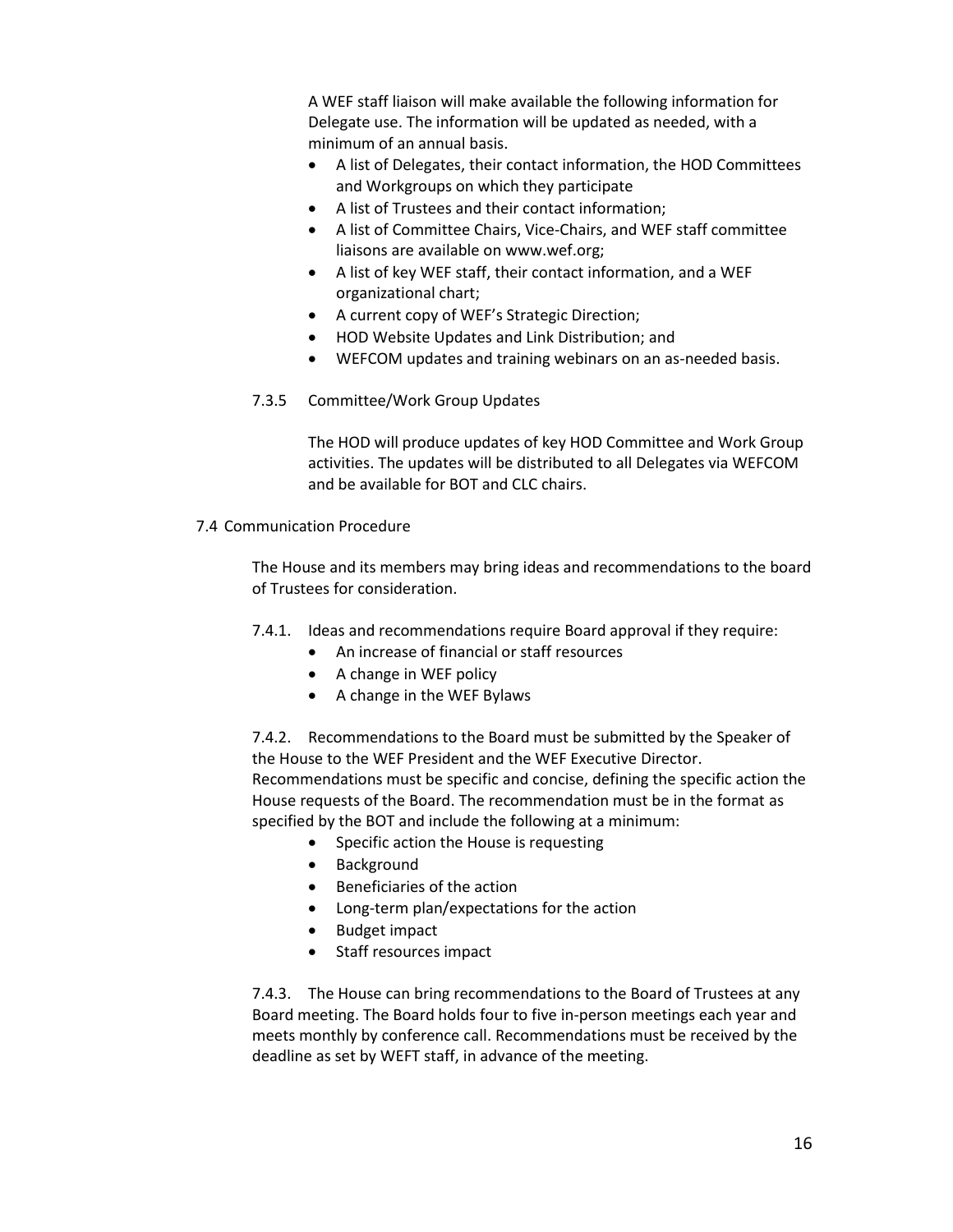7.4.4 Communications or surveys that reach out beyond the House of Delegates must be reviewed and approved by WEF staff prior to being sent.

#### 8.0 Voting

- 8.1 Each member of the HOD has one vote.
- 8.2 A HOD member, or if the HOD member fails to do so, the respective Member Association President, may assign his or her vote to another eligible WEF member, by proxy, to act for the HOD member if he or she is unable to attend a HOD meeting in person. Such proxies shall be designated in writing by the absentee HOD member prior to the meeting being called to order. All such proxies shall be counted in determining a quorum. A HOD member shall not be able to hold a vote and a proxy vote concurrently.
- 8.3 Electronic voting will be allowed via e-mail, survey, or other electronic voting tool.
	- 8.3.1 Prior to electronic voting, the topic shall be presented to the HOD and discussion shall be held in accordance with Section 4.5, Special Meetings.
	- 8.3.2 Once the special meeting has concluded, the presiding officer shall send a notice to all members of the HOD including the following:
		- 8.3.2.1 The date and summary of discussion of the conference calls.
		- 8.3.2.2 A request for an email vote.
		- 8.3.2.3 The name of the delegate who moved the motion.
		- 8.3.2.4 The name of the delegate who seconded the motion.
		- 8.3.2.5 The date and time by which the email vote must be received. The voting deadline shall be no less than 5 business days after the email is sent.
		- 8.3.2.6 The date the motion will become effective if the motion passes. The effective date will be at least five days after the email vote ends.
	- 8.3.3 Each delegate's vote must clearly identify the full name of the Delegate, their WEF membership number, and attest that the vote is sent from that delegate.
	- 8.3.4 Those HOD members failing to return the e-mail vote prior to the voting deadline will be recorded as absent.